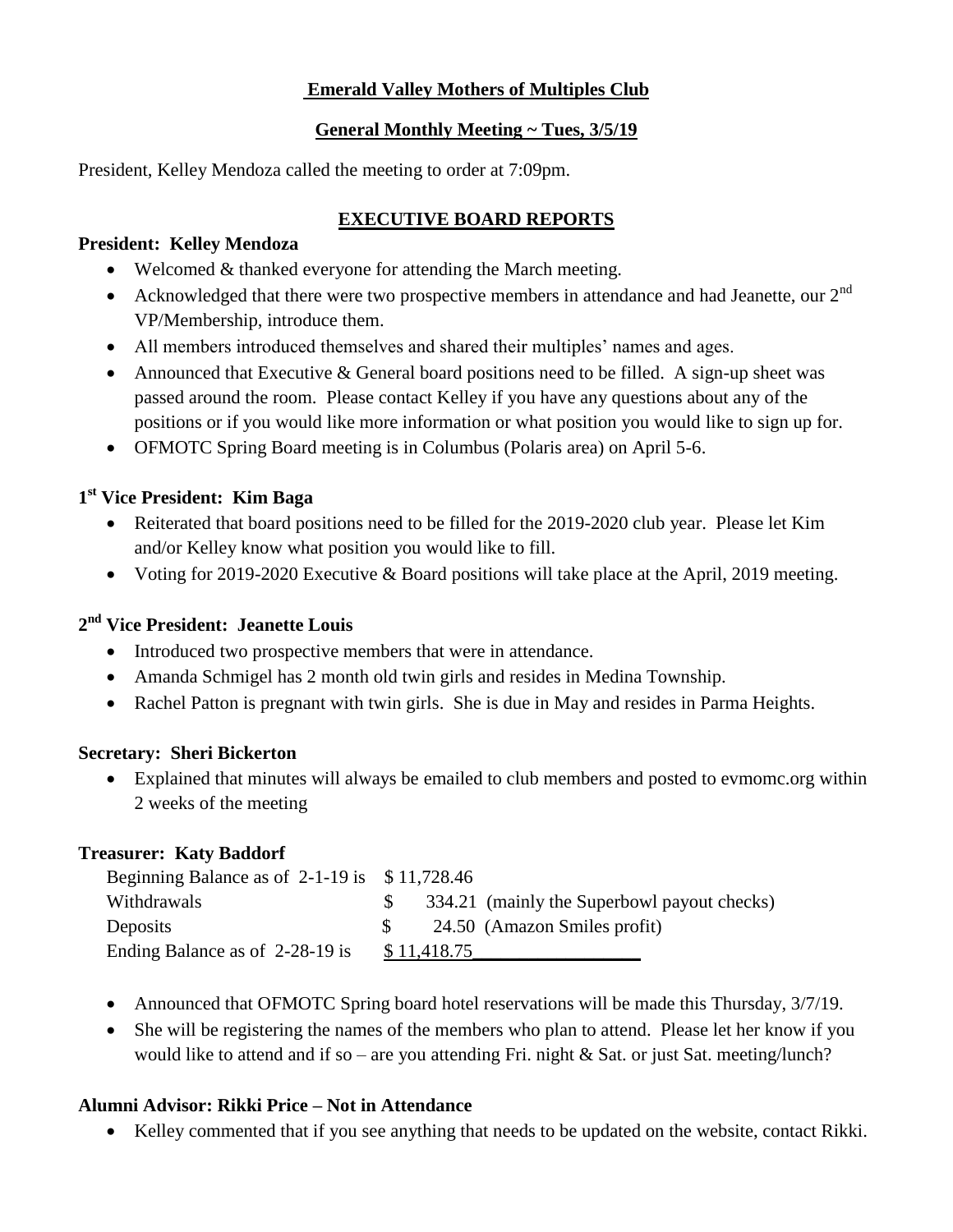#### **Trustee #1: Tracey Miller**

• No Report

### **Trustee #2: Jennifer French**

• No Report

### **GENERAL BOARD COMMITTEE REPORTS**

### **Fundraising Primary - None**

### **Fundraising Secondary - Kelley St. Clair – Not in Attendance**

Keep an eye out on Facebook for details about the Sweet Frog's & Chick-Fil-A fundraisers

#### **Historian: Kim DeGross - Not in Attendance**

 Please continue to send pictures of your kids/families to Kim to be used in the End of Year slideshow and memory book that she is compiling for Emerald Valley.

### **March of Dimes: Katy Baddorf**

- March of Dimes walk is Sat, May 11, 2019 on the East Bank of the Flats.
- This is a NEW LOCATION from last year.
- There is a Monsters Hockey fundraiser game on Sat, March  $23<sup>rd</sup>$  at 7pm. Visit this link to purchase tickets with the code "emerald"<http://groups.theqarena.com/dimes>
- \$5 from each ticket purchase will go towards team Emerald Valley for our fundraising efforts.

### **Mentoring: Jeanette Louis**

• Explained to our two prospective members, Amanda & Rachel, that the goal of the mentoring process is to pair up new members with seasoned members for any questions & for guidance.

### **Mother of the Year: Katy Baddorf**

- MOY nominations have been sent to Toledo Mothers of Twins Club for judging.
- There were 5 nominations received. The five nominees will be announced at the April meeting!
- The MOY dinner and crowning event will be at Matteos in Olmstead Falls in place of our May meeting.
- MOY dinner/event will begin at 6:30pm on May 7th.
- The cost is \$10 and is due by April 30. A sign-up sheet was passed around the room.

### **Newsletter: Kim DeGross – Not in Attendance**

• Please submit newsletter articles and the social calendar/ events to Kim by the  $20<sup>th</sup>$  of each month.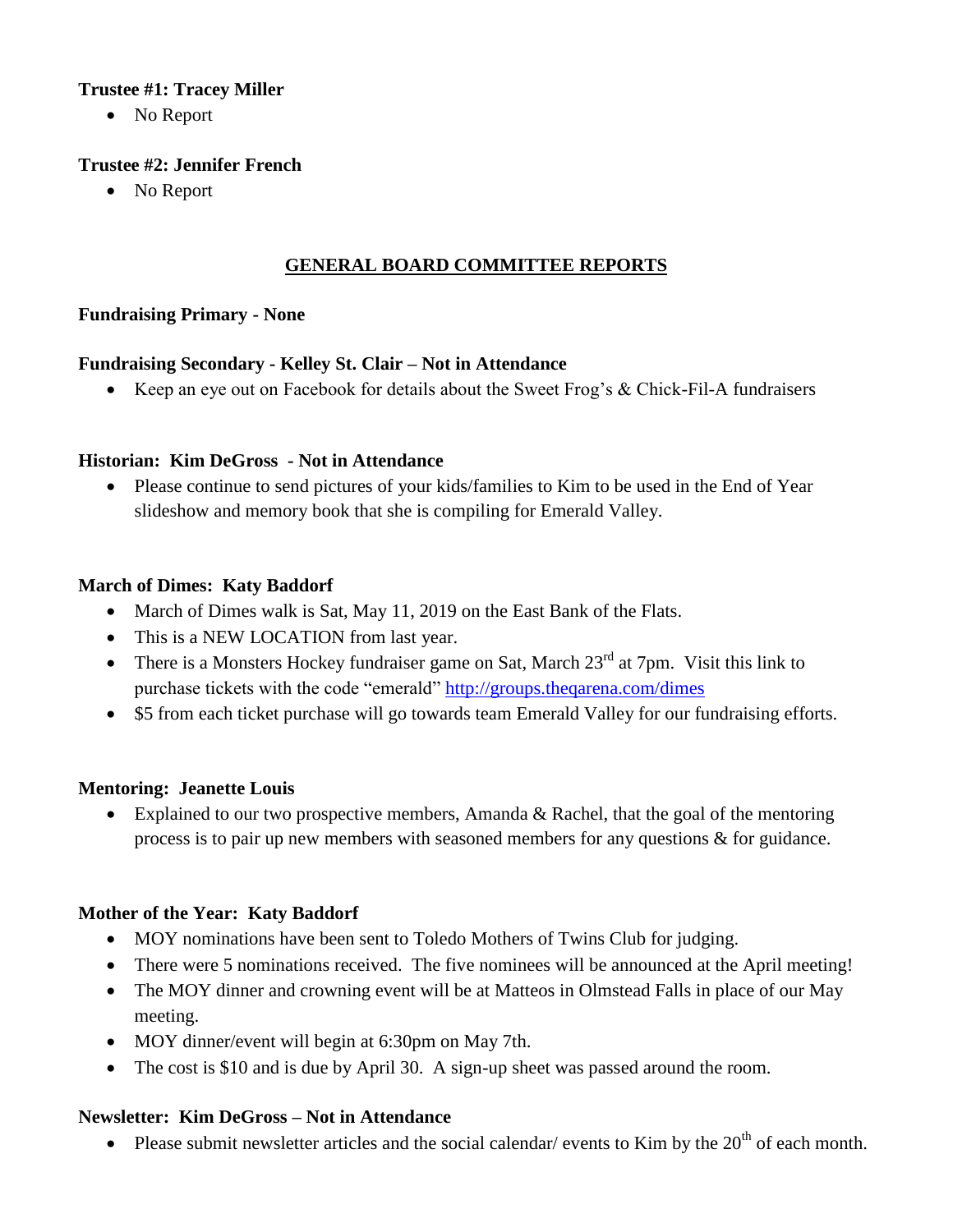# .**Parties: Courtney Gall**

- The Spring party for EV will be on Sat. 4/13/19 from 3-5pm at the Strongsville Rec Center
- We can swim, play in the gym and use the party room for the duration of the party. The party room is available to use a half hour earlier than the party so you can get in, get settled and socialize before the pool/gym.
- You are welcome to bring snacks/drinks for your family.
- EV will pay for 2 adults and your multiples. The Rec requires 1 adult for each child under 3 yrs.
- Additional cost for siblings/family members: 0-3yrs are Free ; 4-6yrs is \$2 ; 7yrs and up is \$3

### **Philanthropic: Christine Mazzeo – Not in Attendance – via Kelley Mendoza**

- Kelley read the two detailed Philanthropic choices that were submitted to the club to be voted on.
	- o Caring Cubs, a group centered in NE Ohio that creates opportunities for families to introduce children of all ages to volunteering. [www.caringcubs.org](http://www.caringcubs.org/)
	- o MetroHealth Friends of Mothers of Infants, a volunteer organization to meet the very basic needs of low-income mothers and infants who were receiving health care through the former Maternity & Infant Health Care Project & former Cleveland Metro Hospital. <http://www.mothersandinfants.org/>
- Caring Cubs had the most votes by the voting members in attendance. This organization will be submitted to OFMOTC in hopes of receiving a Philanthropic grant awarded at Convention in June.

#### **Publicity: Rikki Price and Megan Perkins – Not in attendance**

• Kelley will follow up with Megan in regards to the Baby Fair event that she had recently talked about as an opportunity to reach out and acquire new members to EV.

### **Social/Playgroups/School-Age: all board and chairs – Sheri Bickerton – March events**

- A poll was posted on Facebook for a MoMs Bingo night.
- Wednesday, March  $13<sup>th</sup>$  was agreed upon at the meeting to be MoMs Bingo Night
- Holy Trinity Ukrainian Church, 9672 State Rd, N. Royalton (btwn Wallings & Sprague)
- Bring a Bingo Dabber or two (can be found at the Dollar Store)
- \$3 dinner offered with your bingo package purchase.
- 9 bingo cards are on 1 package:  $1 = $12$ ;  $2 = $17$ ;  $3 = $20$  Add'l pkgs \$3 each
- Pay the additional dollar when you purchase your package(s) to get the PIG number
- Doors open at 3:30pm, Early Bird Bingo (4 games) begins at 6:45pm
- Let's try to all meet between 5:30-5:45pm so we can all sit at same or close tables.
- MoM's Wine Night was also planned but we will consider doing that in April instead of March
- Monster's Hockey game is planned for Sat. March  $23<sup>rd</sup>$  at 7pm. See March of Dimes report for tix
- Additional Kid's activities for March are on the Social Calendar on website or in newsletter.